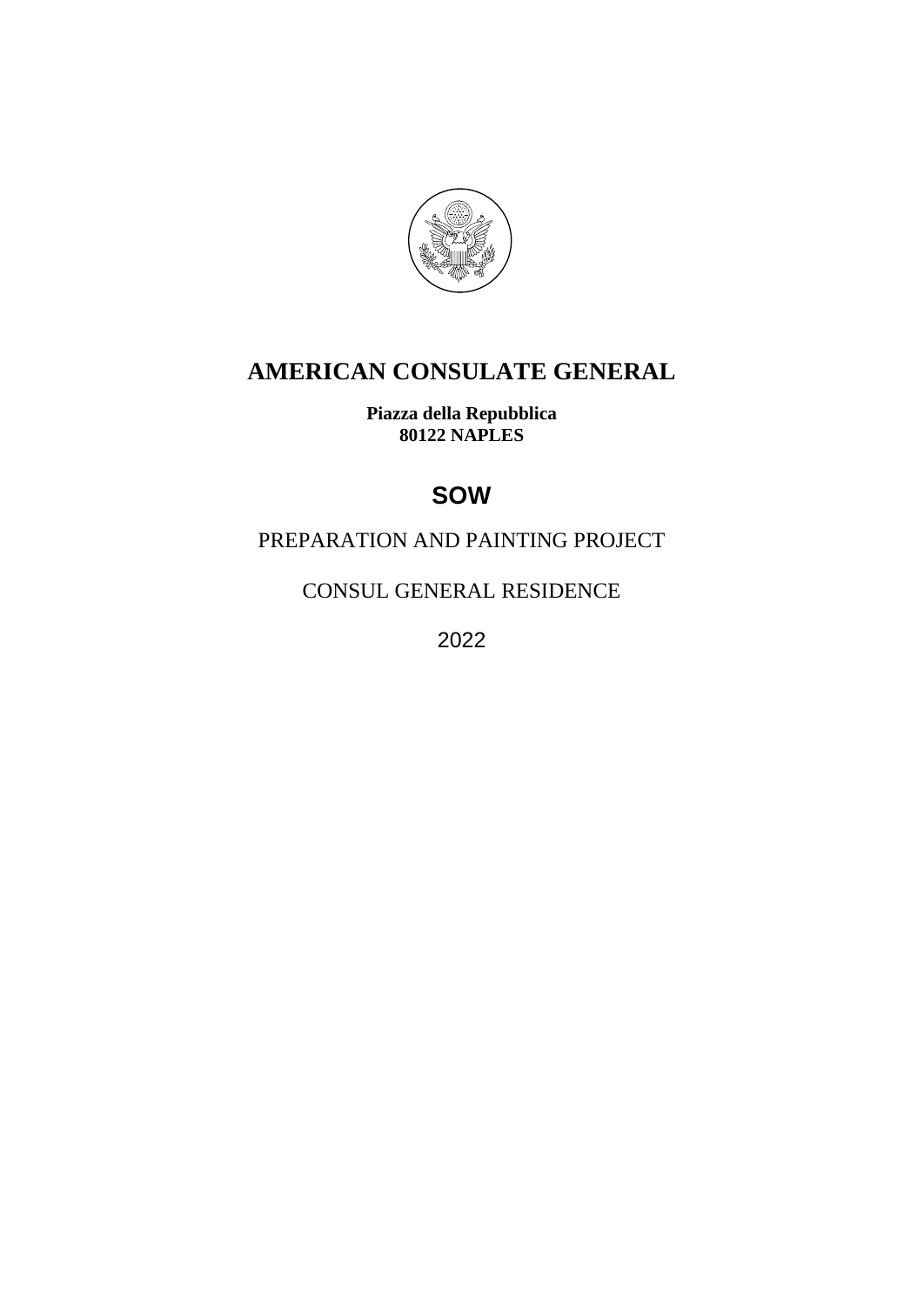#### CHAPTER 1

#### **FOREWORD**

The Consulate General of the United States of America in Naples, Italy solicits an offer for works related to "make ready" for the principal officer residence (CGR) located in Naples.

#### CHAPTER 2

#### **GENERAL**

• The solicitation is for painting and general repairs related in the CGR with all material needed and requirements listed in the following paragraphs.

• The contractor shall supply all the materials and equipment, skilled and unskilled labor, technical supervision, as well as logistical and administrative support. The contractor shall also supply all accessory services such as: transportation, equipment and tools, leasing of any necessary equipment, disposal of debris, cleaning of the work area and all else necessary to complete the project in compliance with the present specifications.

• Maximum attention is required for the safety of personnel at work on the site, including COVID certifications and procedures. The workers must operate in compliance with standard codes, using tools with safety features and Personal Protective Equipment (PPE). Plus, all workers have to follow the Consulate General security procedures such as having the badge with them all time and escorted by authorized personnel.

No smoking is allowed inside the consulate building or CGR. There is one external dedicated area. Infractions will not be tolerated and will result in immediate removal without further notice

Temporary safety protection measures for third parties such as scaffolding and others shall be installed by the Contractor with care and attention.

• The Contractor shall be responsible for submitting, in a timely fashion, for approval by the COR, samples of materials and supplies to be used.

• It shall be the contractor's responsibility to verify all the quantities.

#### **Art. 2.1 DEFINITIONS**

A glossary of terms and relative equivalents used in the drawing up of the tender documents is indicated hereunder:

**Client, Administration, Project Supervisor, COR, CO:** all these denominations identify the technical administrative staff expected to handle the contract on behalf of the Consulate General of the United States of America.

**Contracting Company, Contractor:** all these denominations identify the subject that undertakes to carry out the work described in the contract.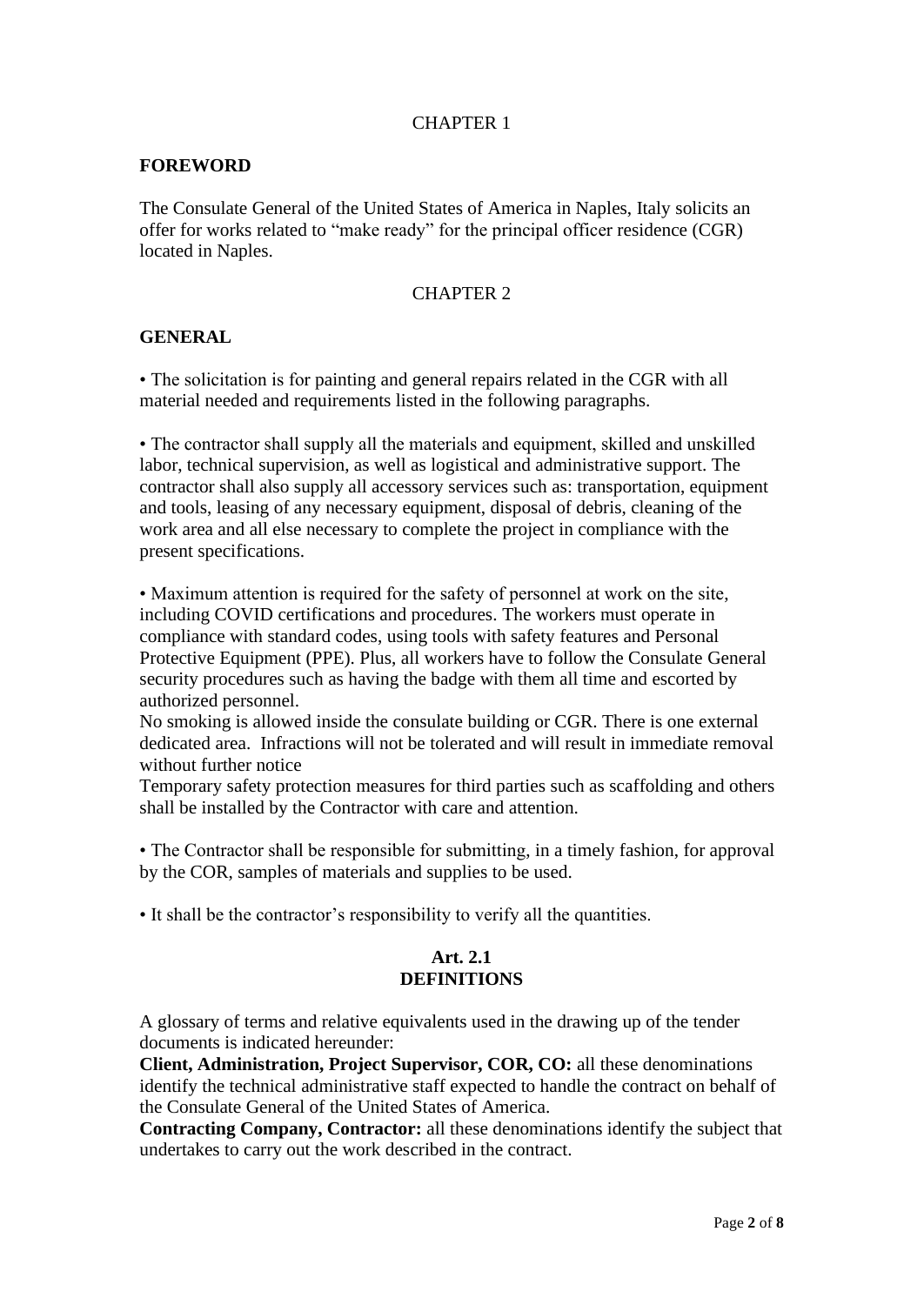**Contract, Purchase Order (P.O.), Work Order:** these terms identify the contract document with which the project is awarded.

#### **Art. 2.2 DESCRIPTION OF WORK**

• Starting on July  $17<sup>th</sup>$ , 2022 until August  $18<sup>th</sup>$ , 2022 (31 calendar days), the Contractor shall be responsible for executing the following work:

## **GENERAL SPECS AND QUANTITIES**

Technical specifications for general repairs and painting of all interior and exterior surfaces of the  $5<sup>th</sup>$  and  $6<sup>th</sup>$  floors.

1. Move all the furniture in the working areas including plants of the terrace to allow painting and repositioning of all the moved items at the end of the works. Removal of all the curtains and reinstallation of them at the end of the painting and cleaning areas. Preparation will include protection, with towels or cardboard, all floors, decorative items, furniture previously moved to the center of the room, chandeliers, ceiling lights, handles and everything else present in the working areas.

Euro:

2. Painting of iron doors with primer and two coats of water-based ecological and odorless, same actual color, inspection of the hinges and lock system to be sure they are working properly, making any necessary repair, using same color asthe original. \*see specs # 1

Tot. No. 2 Doors Euro:\_\_\_\_\_\_\_\_\_\_\_\_

3. Painting of the walls and ceilings of the  $5<sup>th</sup>$  and  $6<sup>th</sup>$  floor stairwells, including emergency stairwell on  $6<sup>th</sup>$  floor level, after the removal of the loose paint, including wall repairs with plastering, proper preparation with a primer coat and two additional coats of paint for external use, same color to the original. \* see specs # 2

 $Sq. Mts 480$  Euro:

4. Painting of the walls and ceilings of the  $5<sup>th</sup>$  and  $6<sup>th</sup>$  floor's bathrooms and technical areas, after the removal of the loose paint, including repairs with plastering, proper preparation with a primer coat and two additional coats of anti-mold paint, same color to the original. \*see specs # 3

Sq. Mts 150 Euro: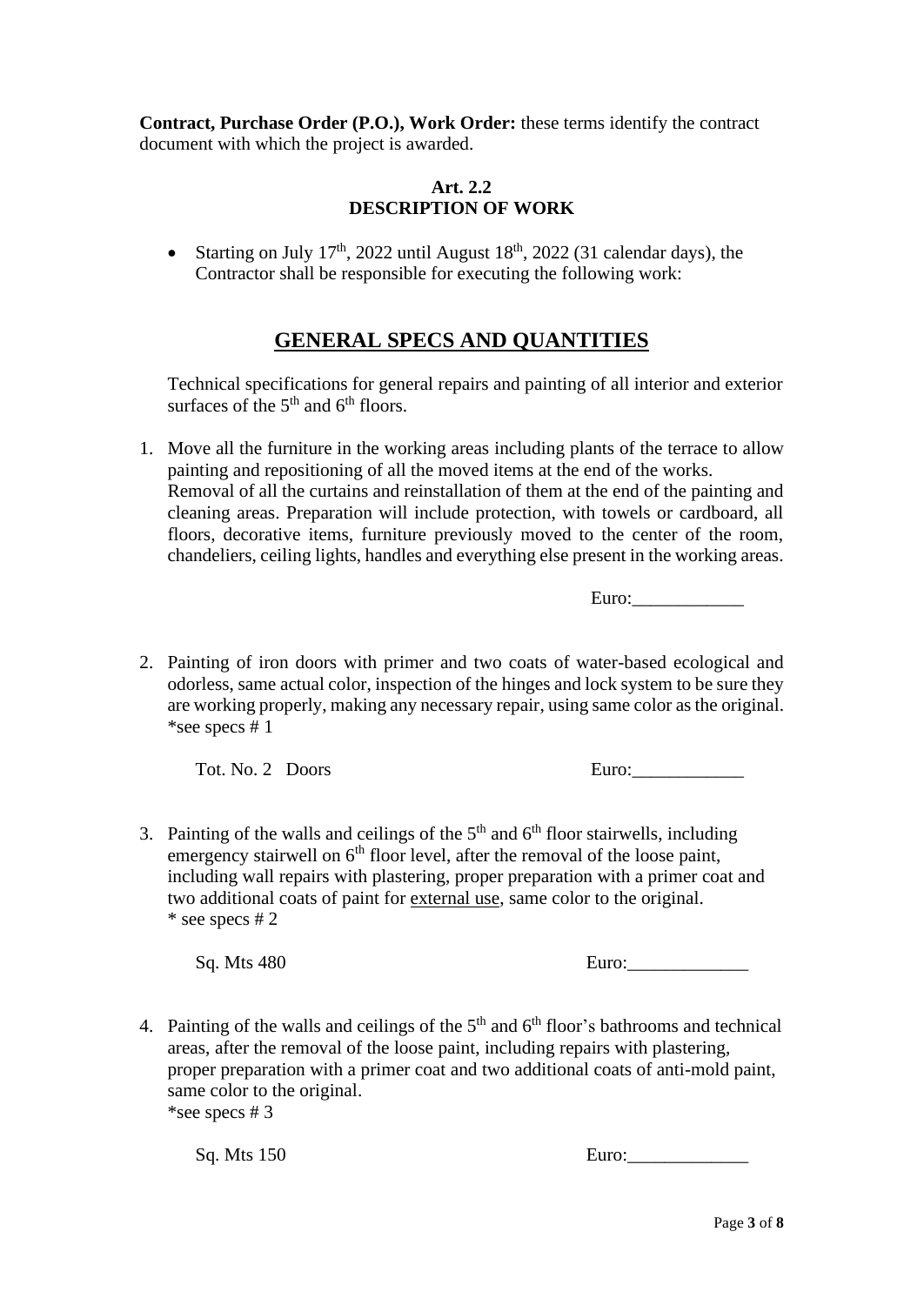5. Painting of all of the ceilings located on 5th and 6th (CGR) floors after removal of the loose paint, including plastering repairs, such as under windows, with a primer coat and 2 additional coats, same color to the original. \*see specs # 3

Sq. Mts 400 Euro

6. Painting of internal walls of 6 rooms/areas on 5th floor after removal of the loose paint, including small plastering repairs, proper wall preparation with a primer coat and 2 additonal coats, same color to the original. \*See specs # 5

Sq. Mts 520 Euro:

7. Painting of the internal walls of rooms on 5th and 6th (CGR) floors after removal of the loose paint, including small plastering repairs, proper preparation with a primer coat and 2 additonal coats, same color to the original. \*see specs # 4

8. Painting of chalk decoration located in the representation area on 5th floor after removal of the loose paint, including small plastering repair, proper preparation with a primer coat and 2 additional coats, same color to the original. \*see specs # 4

Mts 80 Euro:

9. Purchasing and installation of a mosquito screen with proper anchors on both sides to prevent accidental damages

10. Removal of old wiring, purchasing and installation of new electrical conduit

Mts. 20 Euro:

11. Removal of old fluorescent light tubes, purchasing and installation of LED strips with the natural color (4000K/4500 K).

 $Sq. Mts. 90$  Euro:

 $Sq. Mts$   $2,000$  Euro:

Sq. Mts 3.5 Euro:\_\_\_\_\_\_\_\_\_\_\_\_\_

Page **4** of **8**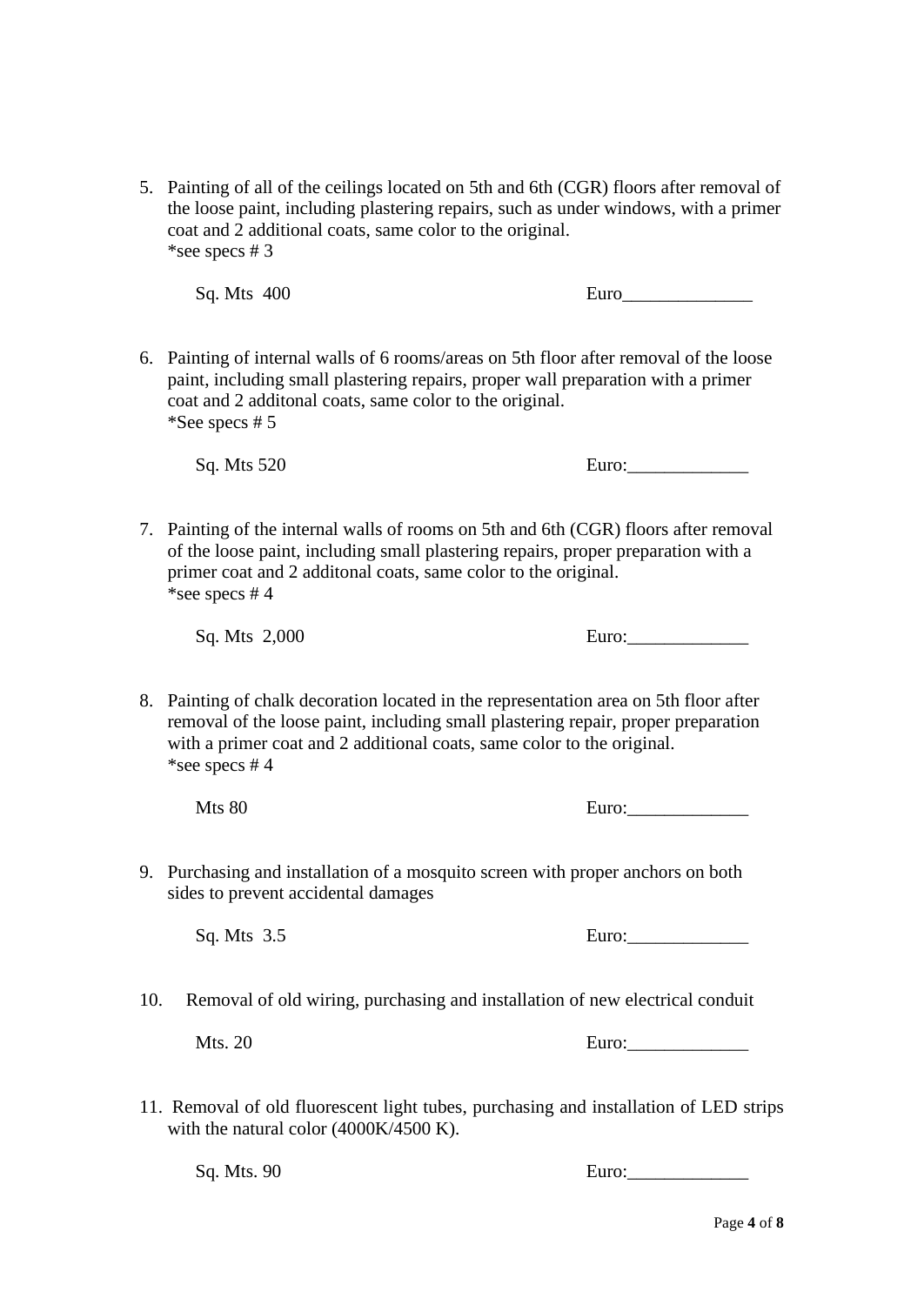12. Closure of the spaces under the window, stairwell and old electrical box with plasterboard complete with plastering, baseboard and proper preparation for painting

 $Sq. Mts. 8$  Euro:

13. Seal all windows frame (representation area only)

Mt. 30 Euro:

14. Marble floor polishing with machine (piombatura) on  $5<sup>th</sup>$  floor hallway and lobby

 $Sq. Mts. 100$  Euro:

## **PAINT SPECS**

- **# 1 SIKKENS - RUBBOL BL SATURA**
- **# 2 SIKKENS - FULLFARBE**
- **# 3 SIKKENS – ALPHA TEX Schimmelwerend SF**
- **# 4 SIKKENS – ALPHAMAT SF**
- **# 5 SIKKENS - Rubbol BL Magura color G0-03-86**

**Please note that the paint specified above are water-based**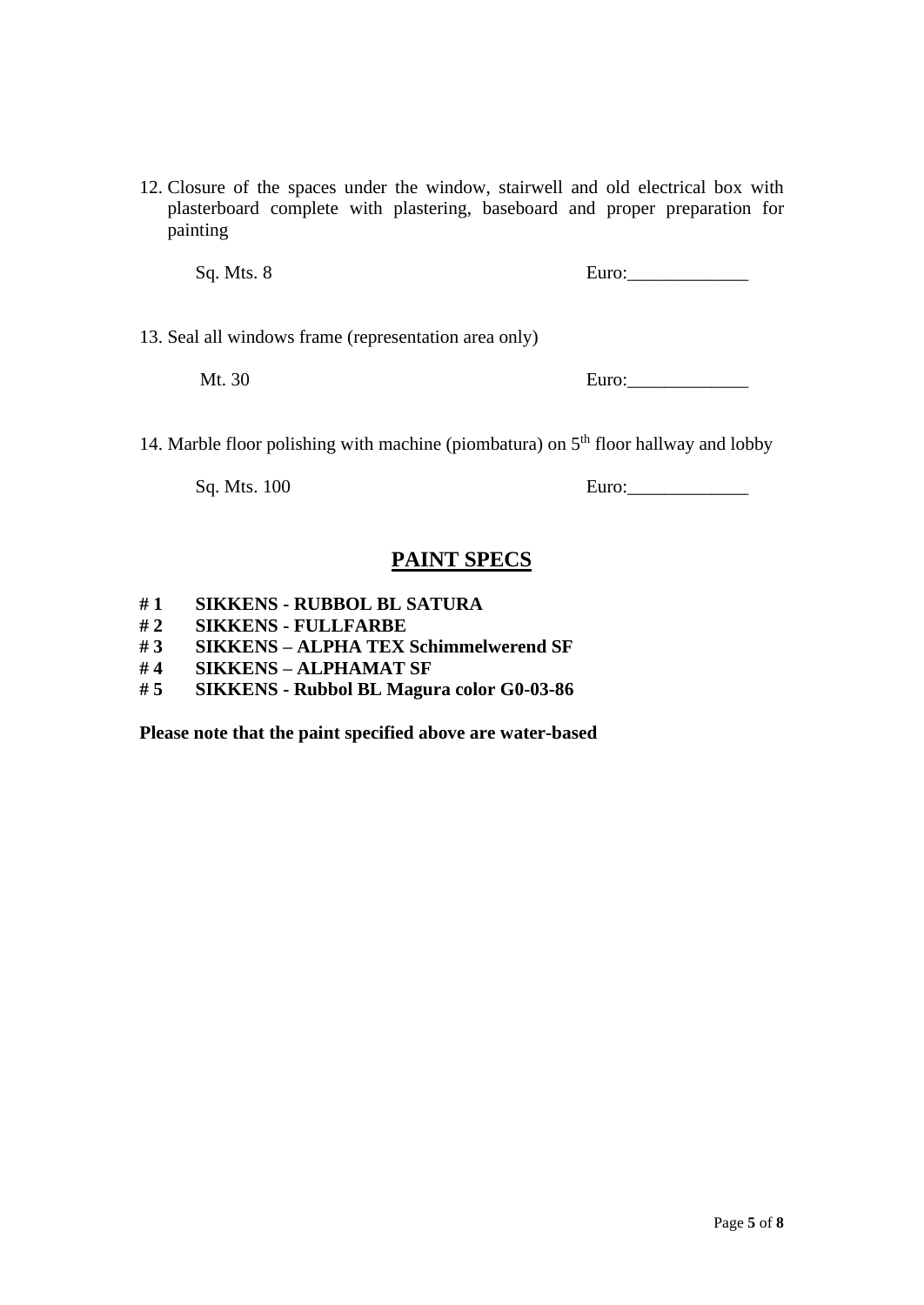#### **Art. 2.3 LIMITATIONS**

The accomplishment of the project shall be restricted to the specific requests described in the Bill of Quantities.

## **Art 2.4 MATERIAL EQUIVALENTS**

The Contractor shall verify and ensure that all the materials supplied are new and without defects and that their use and/or installation is carried out using the best techniques and fully respecting the instructions supplied by the manufacturers. Special parts shall be manufactured solely by workshops that are highly qualified in that specific sector.

The makes indicated in attachment A, "List of Materials and Manufacturers" are intended as a point of reference and therefore, the words *or approved equivalent* are implicit. Selections implemented by the Contractor shall be approved in advance by the COR, after submission of samples and technical cards.

## CHAPTER 3 **SOLICITATION CHARACTERISTICS**

## **Art 3.1 CONTRACT PHASE**

Within one calendar week of the date of award, the Contractor shall submit the following documentation to the COR:

• A final and detailed work schedule of the various interventions and relative length of time required to carry out all the work requested in the contract.

• Designation of a single point of contact who will be in charge of the project on behalf of the contractor and who will be fully authorized to discuss and decide together with the COR any variations during the course of the project, both concerning methodology of the work and the supplies.

• A full list of workers complete with all bio-data, that will have access in the Consulate and CGR during the entire project. The list must indicate one person every 5 workers that that will be in charge for the entire project as Escort prior approval by Regional Security Officer (RSO). For security purpose, this list, including Company details, must be submitted with the estimate.

• After the date of award, the list of workers and supervisors has to be implemented with UNILAV documentation proofing of the current state of the workforce.

• Provide a copy of the insurance policy with adequate coverage amounts for liability for civilian casualty that may cause death or injury to persons or damage to property.

## **Art 3.2 IMPLEMENTATION PHASE**

• Normal working hours are from 08:00 to 17:00 during weekdays. Any work to be carried out after normal working hours or during the week-end shall be agreed upon in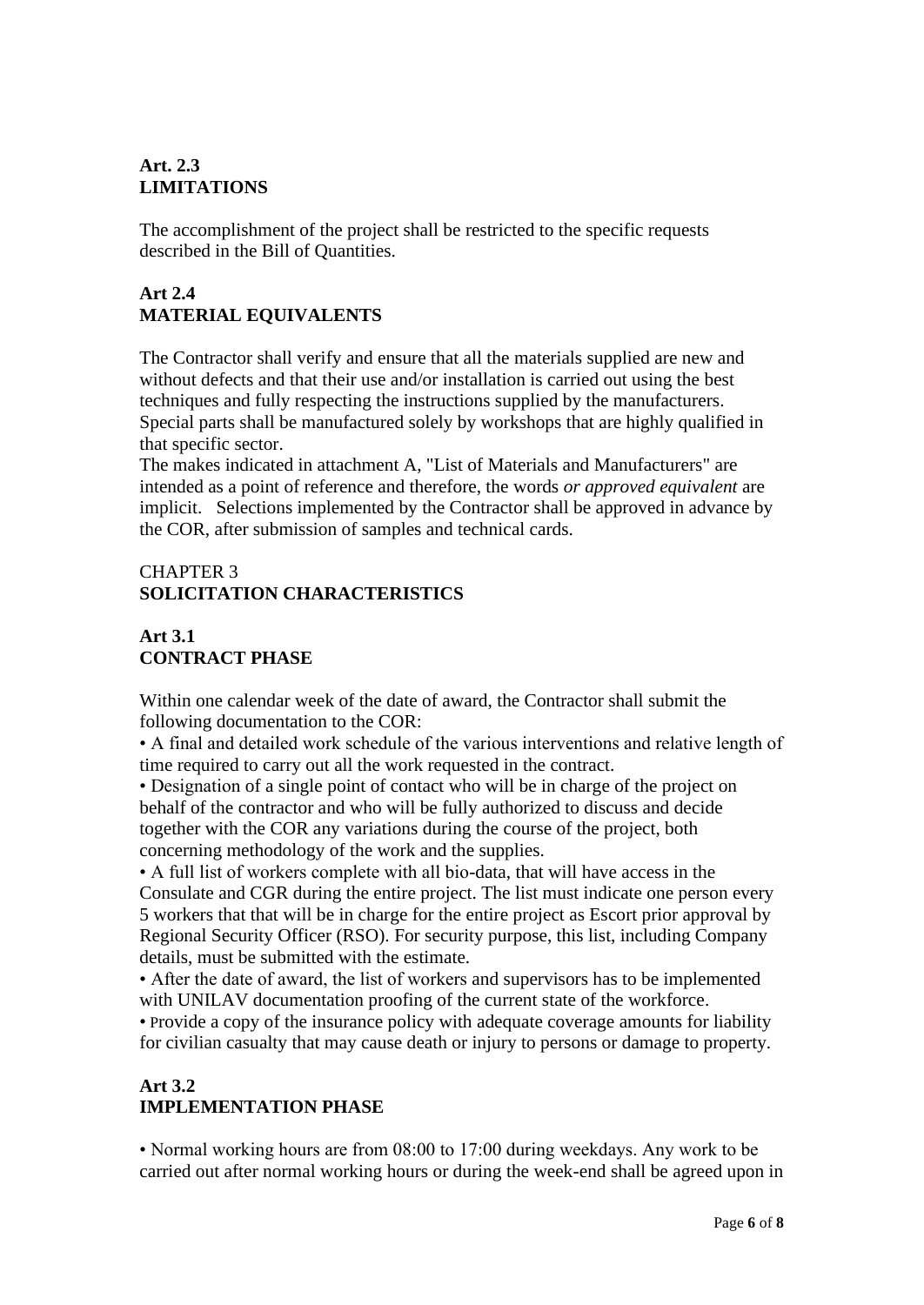advance with the COR in order to obtain all the necessary authorizations and approvals.

• The work-site shall be kept as clean as possible by all kind of debris and dust, in case of abnormal dust during same phases, it is required the use of heavy plastic sheets and special fans to keep it under control.

• A professional cleaning service in all areas involved during the projects is required at the end of the project.

• Areas for storing material shall be agreed upon, together with the COR, based on logistical-operative criteria.

• Tests on the correct operation of the systems and consignment of parts of completed work shall be carried out in the presence of the person designated by the Contractor and someone authorized by the Consulate. The Contractor shall be responsible for drawing up the necessary delivery reports for the work and systems carried out and shall be subject to verification and acceptance by the COR.

## **Art 3.3 CONCLUSION PHASE**

• Once the project is completed a final inspection shall be carried out with representatives of the Contractor and the COR, in order to verify that the project has been carried out correctly, that it is in compliance with the technical specifications and that the systems operate correctly.

• The Contractor guarantees its work for **one year** and will undertake any repairs or adjustments to the installations within a reasonable time frame as required.

## **Art. 3.4 PARKING**

Parking is allowed inside the Government property grounds only for 2 checked vehicles and by communicating at least 2 days in advance to the COR, depending on space availability and/or special circumstances. It is the Contractor's responsibility to provide correct information relating to vehicles makes, models, license plates etc., in case of any lack of required information, Contractor vehicles will be parked at Contractor's own expense outside the Government property. Loading and unloading operations will be guaranteed and undertaken using only one vehicle at a time.

## **Art. 3.5 WORK PROGRESS**

In general, the Contractor shall have the faculty of developing the work in the way he believes more convenient and shall hand it over completed within the terms of the contract, as long as, in the opinion of the Project Manager, this is not detrimental to the outcome of the project and the interests of the Administration.

The Administration reserves the right to request that a specific task be carried out within a pre-determined period of time, or to dispose the order of the performance of the work in the way it deems more convenient, especially in relation to requirements depending on the performance of work and delivery of supplies excluded from the contract, without the Contractor having the possibility to refuse or ask for special compensation.